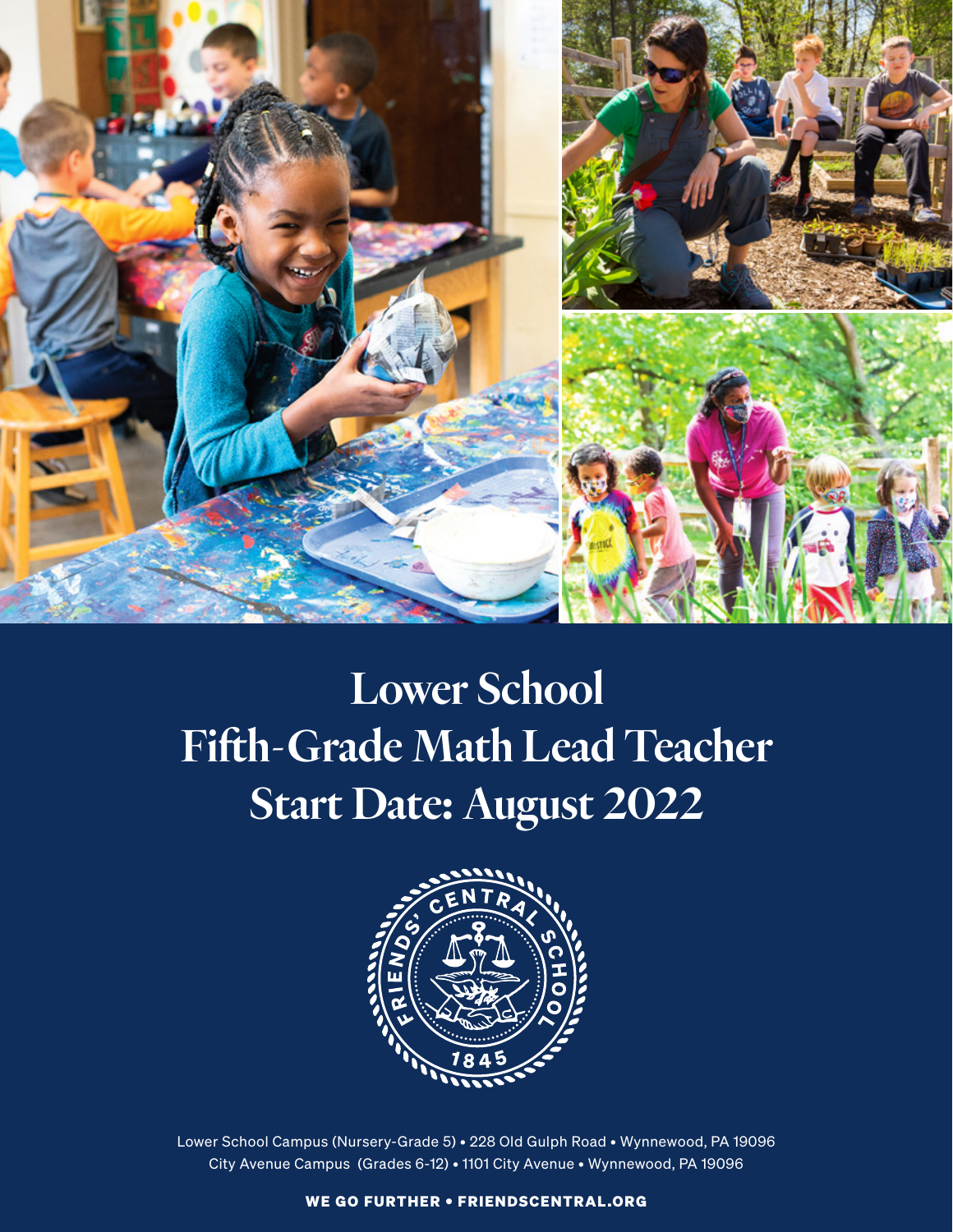### **Friends' Central School Overview**

Friends' Central School is an independent, coeducational Quaker day school founded in 1845 and serving approximately 800 students in Nursery through grade 12. Located in the Philadelphia suburbs, the School has two campuses. The Middle & Upper Schools are located just outside of West Philadelphia in Wynnewood, and the Lower School is on our Old Gulph Road campus in the heart of Wynnewood.

The exceptional faculty at Friends' Central offers a curriculum that cultivates the intellectual, spiritual, and ethical growth of our students. Our pedagogy is grounded in continuing revelation, reflection, integrity, and a willingness to accept responsibility. From Nursery to grade 12, our students participate in a process designed to foster creative, critical, and flexible thinking, along with compassion. As they transform from playful children to skilled, self-possessed teenagers, they are always intellectually curious and engaged thinkers. Friends' Central prepares graduates to succeed in college and in life.

## **Lower School Fifth-Grade Math Lead Teacher**

Friends' Central School seeks a fifth-grade math lead teacher for a full-time position beginning in August 2022. Ideal candidates will demonstrate knowledge of and experience in hands-on and integrated learning; be highly motivated, hard-working, collaborative, and flexible; demonstrate a desire to learn; show initiative; and have a sense of humor. This position is a 10-month, exempt position and will be under the supervision of the Lower School Principal.

In addition to having the required professional and educational background, we seek an enthusiastic, energetic candidate.

# **Essential functions of the role include:**

- Serve as a homeroom teacher for one fifth-grade section
- Teach two sections of fifth-grade math using our math curriculum, Context for Learning Math
- Create and administer pre-assessments before each unit to inform teaching and learning
- Differentiate math lessons and investigations based on abilities within classroom
- Collaborate with the fifth-grade lead literacy teacher to craft meaningful social studies curriculum throughout the school year and carry out that planned curriculum with a homeroom section
- Partner with the student support team and outside support providers as necessary to promote student success
- Coordinate transition activities for fifth graders moving to Middle School
- Lead an overnight trip in the spring
- Demonstrate knowledge of and experience in hands-on, experiential learning and integrated learning
- Have an understanding of how to teach thematically and partner with resources and experts on campus to bring thematic teaching to life, like our Light Lab Director
- Build community within the classroom and demonstrate clear and affirming classroom management
- Develop positive working relationships with students